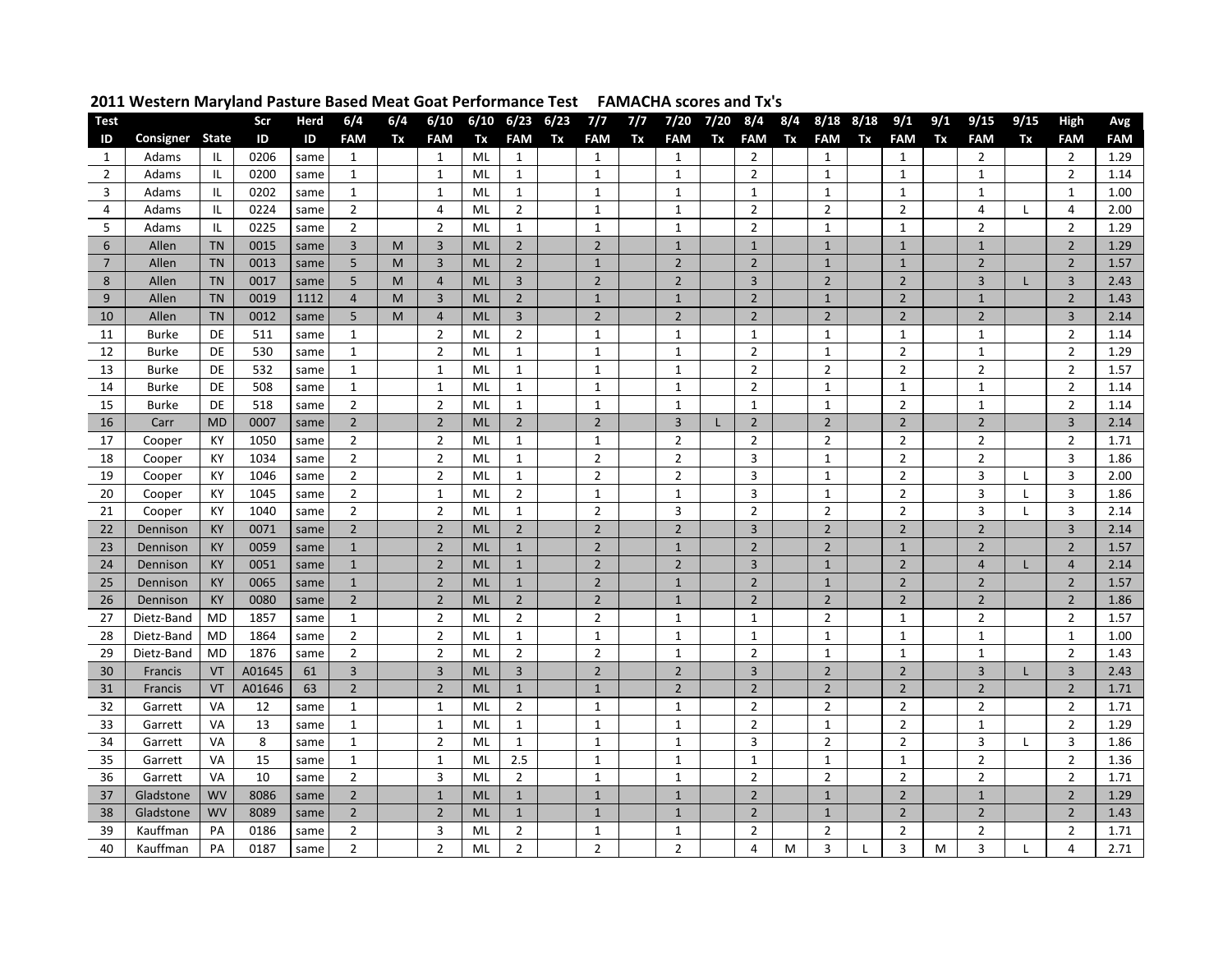| <b>Test</b> |                 |                | Scr   | Herd       | 6/4            | 6/4 | 6/10           |           | $6/10$ $6/23$  | 6/23     | 7/7            | 7/7            | 7/20           | 7/20 | 8/4            | 8/4 | $8/18$ $8/18$  |              | 9/1            | 9/1          | 9/15           | 9/15         | <b>High</b>    | Avg        |
|-------------|-----------------|----------------|-------|------------|----------------|-----|----------------|-----------|----------------|----------|----------------|----------------|----------------|------|----------------|-----|----------------|--------------|----------------|--------------|----------------|--------------|----------------|------------|
| ID          | Consigner       | <b>State</b>   | ID    | ID         | <b>FAM</b>     | Tx  | <b>FAM</b>     | Tx        | <b>FAM</b>     | Tx       | <b>FAM</b>     | Tx             | <b>FAM</b>     | Tx   | <b>FAM</b>     | Tx  | <b>FAM</b>     | Tx           | <b>FAM</b>     | Tx           | <b>FAM</b>     | Tx           | <b>FAM</b>     | <b>FAM</b> |
| 41          | <b>KSU</b>      | KY             | 0997  | 53Y        | $\overline{2}$ |     | $\overline{2}$ | <b>ML</b> | $\overline{3}$ |          | $\overline{3}$ |                | $\overline{2}$ |      | $\overline{3}$ |     | $\overline{2}$ |              | $\overline{2}$ |              | $\overline{4}$ |              | $\overline{4}$ | 2.71       |
| 42          | <b>KSU</b>      | KY             | 0992  | 61Y        | $\mathbf{1}$   |     | $\overline{2}$ | <b>ML</b> | $\overline{2}$ |          | $\overline{2}$ |                | $\mathbf{1}$   |      | $\overline{2}$ |     | $\overline{2}$ |              | $\overline{2}$ |              | $\overline{2}$ |              | $\overline{2}$ | 1.86       |
| 43          | <b>KSU</b>      | KY             | 0958  | 47Y        | $\overline{2}$ |     | $\overline{2}$ | <b>ML</b> | $\mathbf{1}$   |          | $1\,$          |                | $\overline{2}$ |      | $\overline{2}$ |     | $\overline{2}$ |              | $\overline{2}$ |              | $\overline{2}$ |              | $\overline{2}$ | 1.71       |
| 44          | <b>KSU</b>      | KY             | 0996  | <b>28Y</b> | $\overline{2}$ |     | $\overline{2}$ | <b>ML</b> | $\overline{2}$ |          | $\overline{2}$ |                | $\overline{2}$ |      | $\overline{3}$ |     | $\overline{2}$ |              | $\overline{2}$ |              | $\overline{3}$ | Т            | $\overline{3}$ | 2.29       |
| 46          | Losch           | PA             | 0258  | same       | $\overline{2}$ |     | $\overline{2}$ | ML        | $\mathbf{1}$   |          | $\overline{2}$ |                | $\overline{2}$ |      | $\overline{2}$ |     | $\overline{2}$ |              | $\overline{2}$ |              | $\overline{2}$ |              | $\overline{2}$ | 1.86       |
| 47          | Miller          | IN             | 257   | $W-9$      | $\overline{2}$ |     | $\overline{2}$ | <b>ML</b> | $\overline{2}$ |          | $\mathbf{1}$   |                | $\overline{2}$ |      | $\overline{2}$ |     | $\overline{2}$ |              | $\overline{2}$ |              | $\mathbf{1}$   |              | $\overline{2}$ | 1.71       |
| 48          | Miller          | IN             | 260   | $9 - 3$    | $\mathbf{1}$   |     | $\mathbf{1}$   | <b>ML</b> | $\mathbf{1}$   |          | $\mathbf 1$    |                | $\mathbf{1}$   |      | $\overline{2}$ |     | $\mathbf{1}$   |              | $\mathbf{1}$   |              | $\mathbf{1}$   |              | $\overline{2}$ | 1.14       |
| 49          | Miller          | IN             | 258   | $9 - 1$    | $\mathbf{1}$   |     | $\mathbf{1}$   | <b>ML</b> | $\mathbf{1}$   |          | $\mathbf{1}$   |                | $\mathbf{1}$   |      | $\overline{2}$ |     | $\overline{2}$ |              | $\overline{2}$ |              | $\mathbf{1}$   |              | $\overline{2}$ | 1.43       |
| 50          | Murphy          | <b>NJ</b>      | 0155  | same       | $\overline{2}$ |     | 4              | <b>ML</b> | 3              |          | $\overline{2}$ |                | $\overline{2}$ |      | $\overline{2}$ |     | $\mathbf{1}$   |              | $\overline{2}$ |              | $\mathbf{1}$   |              | $\overline{2}$ | 1.86       |
| 51          | Murphy          | NJ             | 0145  | same       | $\overline{2}$ |     | $\overline{3}$ | ML        | $\overline{2}$ |          | $\overline{2}$ |                | 1              |      | 1              |     | $\overline{2}$ |              | $\overline{2}$ |              | $\overline{2}$ |              | $\overline{2}$ | 1.71       |
| 52          | Murphy          | <b>NJ</b>      | 0144  | same       | $\overline{2}$ |     | 4              | ML        | $\overline{2}$ |          | $\overline{2}$ |                | $\overline{2}$ |      | $\overline{2}$ |     | $\overline{2}$ |              | $\overline{2}$ |              | $\overline{2}$ |              | $\overline{2}$ | 2.00       |
| 53          | Murphy          | N <sub>J</sub> | 0157  | same       | 3              | M   | 3              | <b>ML</b> | $\overline{2}$ |          | $\overline{2}$ |                | $\overline{2}$ |      | 3              |     | $\mathbf{1}$   |              | $\overline{2}$ |              | $\overline{2}$ |              | 3              | 2.00       |
| 54          | Murphy          | <b>NJ</b>      | 0153  | same       | 3              | M   | 5              | ML        | $\overline{2}$ |          | $\overline{2}$ |                | $\overline{2}$ |      | $\overline{2}$ |     | $\mathbf{1}$   |              | $\mathbf{1}$   |              | $\mathbf{1}$   |              | $\overline{2}$ | 1.57       |
| 55          | Nelson          | <b>MD</b>      | 0032  | same       | $\overline{2}$ |     | 3              | <b>ML</b> | $\overline{2}$ |          | $\overline{2}$ |                | $\overline{2}$ |      | 3              |     | $\overline{2}$ |              | $\overline{2}$ |              | $\mathbf{1}$   |              | 3              | 2.00       |
| 57          | Ozkum           | <b>MD</b>      | 11041 | same       | $\overline{2}$ |     | 3              | <b>ML</b> | $\overline{2}$ |          | $\overline{2}$ |                | $\overline{2}$ |      | $\overline{2}$ |     | $\overline{2}$ |              | $\overline{2}$ |              | $\overline{2}$ |              | $\overline{2}$ | 2.00       |
| 58          | Ozkum           | <b>MD</b>      | 11030 | same       | $\overline{2}$ |     | $\overline{4}$ | ML        | $\overline{3}$ |          | $\overline{3}$ |                | $\overline{2}$ |      | $\overline{2}$ |     | $\overline{2}$ |              | $\overline{2}$ |              | $\overline{2}$ |              | 3              | 2.29       |
| 59          | Ozkum           | <b>MD</b>      | 11094 | same       | $\mathbf{1}$   |     | 3              | <b>ML</b> | $\overline{2}$ |          | $\overline{2}$ |                | $\overline{2}$ |      | $\overline{2}$ |     | $\overline{2}$ |              | 3              | $\mathbf{I}$ | $\overline{2}$ |              | 3              | 2.14       |
| 60          | Ozkum           | <b>MD</b>      | 11136 | same       | $\overline{2}$ |     | $\overline{3}$ | <b>ML</b> | $\overline{2}$ |          | $\overline{3}$ |                | $\overline{2}$ |      | 3              |     | $\overline{2}$ |              | $\overline{2}$ |              | $\overline{2}$ |              | 3              | 2.29       |
| 61          | Ozkum           | <b>MD</b>      | 11147 | same       | $\overline{2}$ |     | $\overline{2}$ | ML        | $\overline{2}$ |          | $\overline{2}$ |                | $\overline{2}$ |      | 3              |     | 3              |              | 3              | $\mathbf{I}$ | 3              | $\mathbf{I}$ | 3              | 2.57       |
| 62          | Renick          | <b>WV</b>      | 1062  | same       | $\overline{2}$ |     | $\mathbf{1}$   | <b>ML</b> | $1\,$          |          | $1\,$          |                | $1\,$          |      | 3              |     | $\mathbf{1}$   |              | $\mathbf{1}$   |              | $\overline{2}$ |              | 3              | 1.43       |
| 63          | Renick          | <b>WV</b>      | 1045  | same       | $\mathbf{1}$   |     | $\mathbf{1}$   | <b>ML</b> | $\mathbf{1}$   |          | $\overline{2}$ |                | $\mathbf{1}$   |      | $\overline{2}$ |     | $\mathbf{1}$   |              | $\overline{2}$ |              | $\mathbf{1}$   |              | $\overline{2}$ | 1.43       |
| 64          | Renick          | <b>WV</b>      | 1061  | same       | $\overline{2}$ |     | $\overline{2}$ | ML        | $\overline{2}$ |          | $\mathbf{1}$   |                | $\mathbf{1}$   |      | $\mathbf{1}$   |     | $\mathbf{1}$   |              | $\mathbf{1}$   |              | $\overline{2}$ |              | $\overline{2}$ | 1.29       |
| 65          | Renick          | <b>WV</b>      | 1051  | same       | $\overline{2}$ |     | $\overline{2}$ | <b>ML</b> | $\overline{2}$ |          | $\mathbf 1$    |                | $\mathbf{1}$   |      | $\overline{3}$ |     | $\mathbf{1}$   |              | $\overline{2}$ |              | $\overline{2}$ |              | $\overline{3}$ | 1.71       |
| 66          | Renick          | <b>WV</b>      | 1060  | same       | $\mathbf{1}$   |     | $\mathbf{1}$   | <b>ML</b> | $\mathbf{1}$   |          | $\mathbf{1}$   |                | $\mathbf{1}$   |      | $\overline{3}$ |     | $\mathbf{1}$   |              | $\overline{2}$ |              | $\overline{2}$ |              | $\overline{3}$ | 1.57       |
| 67          | J. Smith        | VA             | 0625  | 346        | $\overline{2}$ |     | $\overline{2}$ | ML        | $\overline{2}$ |          | $\overline{2}$ |                | $\overline{2}$ |      | 3              |     | $\overline{2}$ |              | $\overline{2}$ |              | $\mathbf{1}$   |              | 3              | 2.00       |
| 68          | J. Smith        | <b>VA</b>      | 0620  | 673        | $\mathbf{1}$   |     | $\overline{2}$ | ML        | $\overline{2}$ |          | $\mathbf{1}$   |                | $\mathbf{1}$   |      | $\overline{2}$ |     | $\mathbf{1}$   |              | $\mathbf{1}$   |              | $\overline{2}$ |              | $\overline{2}$ | 1.43       |
| 69          | J. Smith        | VA             | 0618  | 389        | $\overline{2}$ |     | 3              | ML        | 3              |          | $\overline{3}$ |                | $\overline{2}$ |      | $\overline{2}$ |     | $\mathbf{1}$   |              | $\overline{2}$ |              | $\overline{2}$ |              | 3              | 2.14       |
| 70          | J. Smith        | <b>VA</b>      | 0624  | 386        | $\overline{2}$ |     | $\overline{2}$ | ML        | $\overline{2}$ |          | $\overline{2}$ |                | $\mathbf{1}$   |      | $\overline{2}$ |     | $\mathbf{1}$   |              | 3              |              | 3              |              | 3              | 2.00       |
| 71          | Sweitzer        | PA             | 0144  | 85         | $\overline{2}$ |     | $\overline{2}$ | ML        | $\overline{2}$ |          | $\overline{2}$ |                | $\overline{2}$ |      | $\overline{2}$ |     | $\overline{2}$ |              | $\overline{2}$ |              | $\overline{2}$ |              | $\overline{2}$ | 2.00       |
| 72          | Sweitzer        | PA             | 0145  | 61         | $\overline{2}$ |     | $\overline{2}$ | <b>ML</b> | $\overline{2}$ |          | $\mathbf{1}$   |                | $\mathbf{1}$   |      | $\overline{2}$ |     | $\mathbf{1}$   |              | $\overline{2}$ |              | $\overline{2}$ |              | $\overline{2}$ | 1.57       |
| 73          | Thorne          | <b>MD</b>      | 1070  | same       | $\overline{2}$ |     | $\overline{2}$ | ML        | $\overline{2}$ |          | $\overline{2}$ |                | $\mathbf{1}$   |      | 3              |     | 3              |              | $\overline{2}$ |              | 3              |              | 3              | 2.29       |
| 74          | Thorne          | <b>MD</b>      | 1071  | same       | $\overline{2}$ |     | $\overline{2}$ | ML        | 3              |          | 3              | м              | $\overline{2}$ |      | $\overline{2}$ |     | 3              |              | 3              | I.           | $\overline{2}$ |              | 3              | 2.57       |
| 76          | Tiralla         | <b>MD</b>      | 0005  | 1020       | $\overline{2}$ |     | $\overline{3}$ | <b>ML</b> | $\overline{3}$ |          | $\overline{2}$ |                | $\overline{4}$ |      | $\overline{3}$ |     | $\overline{2}$ |              | $\overline{2}$ |              | $\overline{2}$ |              | $\overline{4}$ | 2.57       |
| 77          | Tiralla         | <b>MD</b>      | 0002  | 1011       | $\mathbf{1}$   |     | $\mathbf{1}$   | <b>ML</b> | $\mathbf{1}$   |          | $\overline{2}$ |                | $\mathbf{1}$   |      | $\overline{2}$ |     | $\mathbf{1}$   |              | $\mathbf{1}$   |              | $\overline{2}$ |              | $\overline{2}$ | 1.43       |
| 78          | Tiralla         | <b>MD</b>      | 0003  | 1014       | $\mathbf{1}$   |     | $\overline{2}$ | <b>ML</b> | $\overline{2}$ |          | $\overline{2}$ |                | $\overline{2}$ |      | 3              |     | $\mathbf{1}$   |              | $\mathbf{1}$   |              | $\overline{2}$ |              | $\overline{3}$ | 1.86       |
| 79          | Tiralla         | <b>MD</b>      | 0001  | 1008       | $\overline{2}$ |     | $\overline{2}$ | <b>ML</b> | $\overline{2}$ |          | $\mathbf{1}$   |                | $\mathbf 1$    |      | $\overline{3}$ |     | $\overline{2}$ |              | $\overline{2}$ |              | $\mathbf{1}$   |              | $\overline{3}$ | 1.71       |
| 80          | Tiralla         | <b>MD</b>      | 0004  | 1018       | $\mathbf{1}$   |     | $\overline{2}$ | <b>ML</b> | $\overline{2}$ |          | $\mathbf{1}$   |                | $\overline{3}$ |      | $\overline{3}$ |     | $\mathbf{1}$   |              | $\overline{2}$ |              | $\overline{3}$ | L            | $\overline{3}$ | 2.14       |
| 45          | Zitta           | <b>VA</b>      | 0623  | R375       | 3              | M   | 3              | <b>ML</b> | $\overline{2}$ |          | $\overline{2}$ |                | $\overline{2}$ |      | 3              |     | $\overline{2}$ |              | $\overline{2}$ |              | $\overline{2}$ |              | 3              | 2.14       |
|             | <b>AVERAGES</b> |                |       |            | 1.89           | 8   | 2.18           |           | 1.74           | $\Omega$ | 1.60           | $\overline{2}$ | 1.53           | 4    | 2.22           | 1   | 1.56           | $\mathbf{1}$ | 1.81           | 4            | 1.96           | 13           | 4              | 1.75       |

## **Western Maryland Pasture Based Meat Goat Performance Test FAMACHA scores and Tx's**